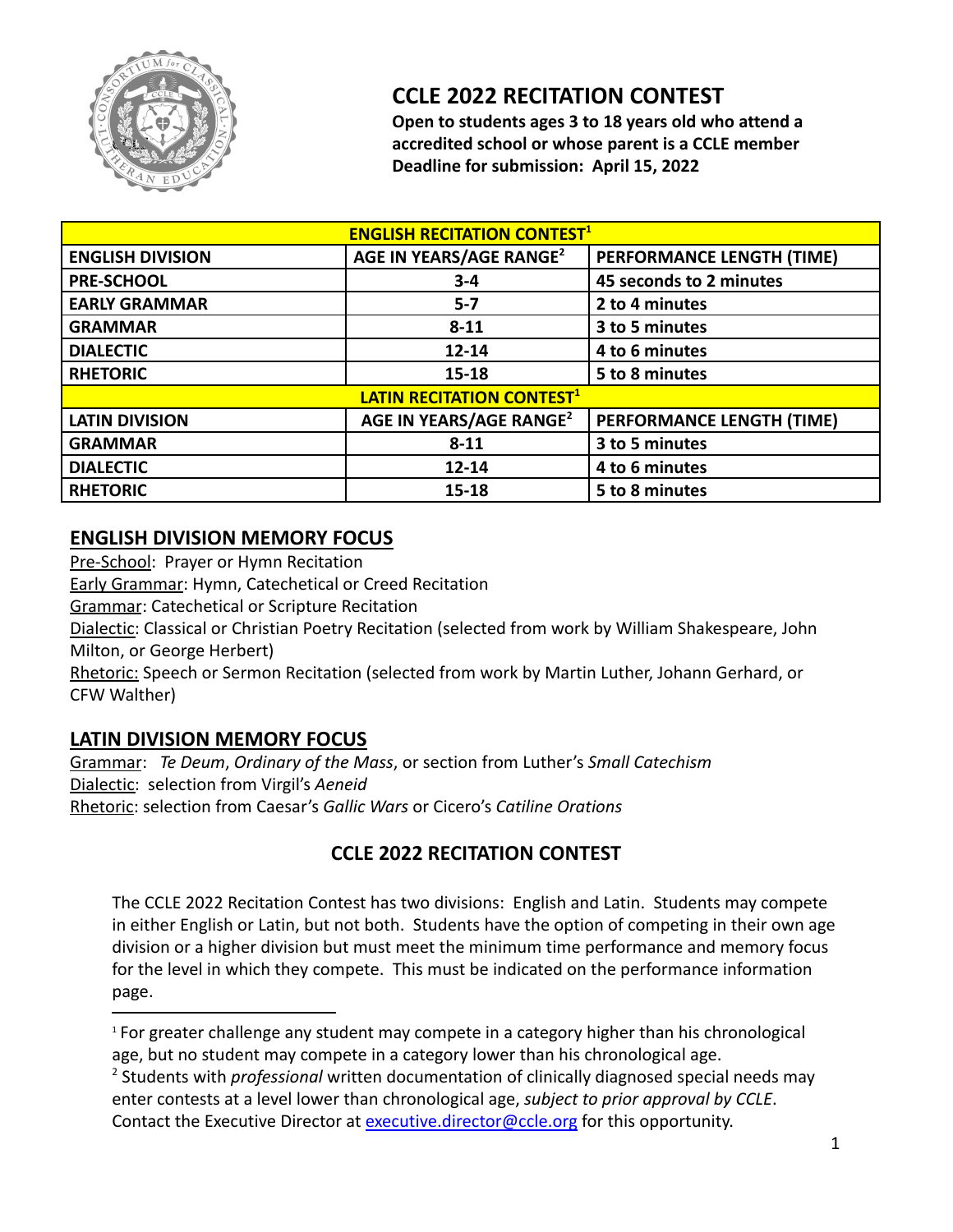For the Latin Recitation Contest, CCLE is providing a document to assist students and teachers in selecting a Latin recitation: Resources for Latin Recitation Contest CCLE 2022.

Students memorize and recite work for recording. After the performance is recorded, the teacher or parent sends the file to webmaster@ccle.org to upload the performance. Receipt of uploaded videos will be acknowledged; do not delete video recordings until after May 31, 2022.

### **EVALUATION CRITERIA: SEE SCALES**

- **●** recording displays eye contact with audience
- **●** recording portrays from waist up (focused on face)
- **●** confident, non-hesitant recitation from memory
- **●** clarity of voice, enunciation, and pronunciation
- **●** standing posture and appropriate movement to convey emphasis or emotion
- **●** appropriate intonation and rhythm (Latin should be read in meter.)
- **●** appropriate volume of voice in recording
- **●** division-appropriate length of selection (submissions which exceed or fall short of designated time parameters or otherwise fail to follow submission instructions will be disqualified)
- appearance (professional or dress attire or costume reflecting the selection)

# **CONSIDERATIONS/DIRECTIONS**

- 1. When reciting a performance, the student is declaring that he has memorized the passage and is not reading nor benefitting from external prompting in any way. The student's age is the age when he records the memorization.
- 2. When the recording begins, each student will introduce his name, his age, and the selection. The introduction should take no more than 10 seconds.
- 3. Only one recitation may be submitted per student. Students may compete in only one recitation division (English or Latin). Material for the recitation contest cannot be submitted for other CCLE contests.

#### **PROCESS**

- 1. The school or classroom/home school teacher shares the 2022 Recitation Contest directions with students. If there are any questions about the directions, please contact [executive.director@ccle.org](mailto:executive.director@ccle.org).
- 2. Each performance must be listed on a performance information page (see page 3). This performance information page must be emailed to [webmaster@ccle.org](mailto:webmaster@ccle.org) and [executive.director@ccle.org](mailto:executive.director@ccle.org).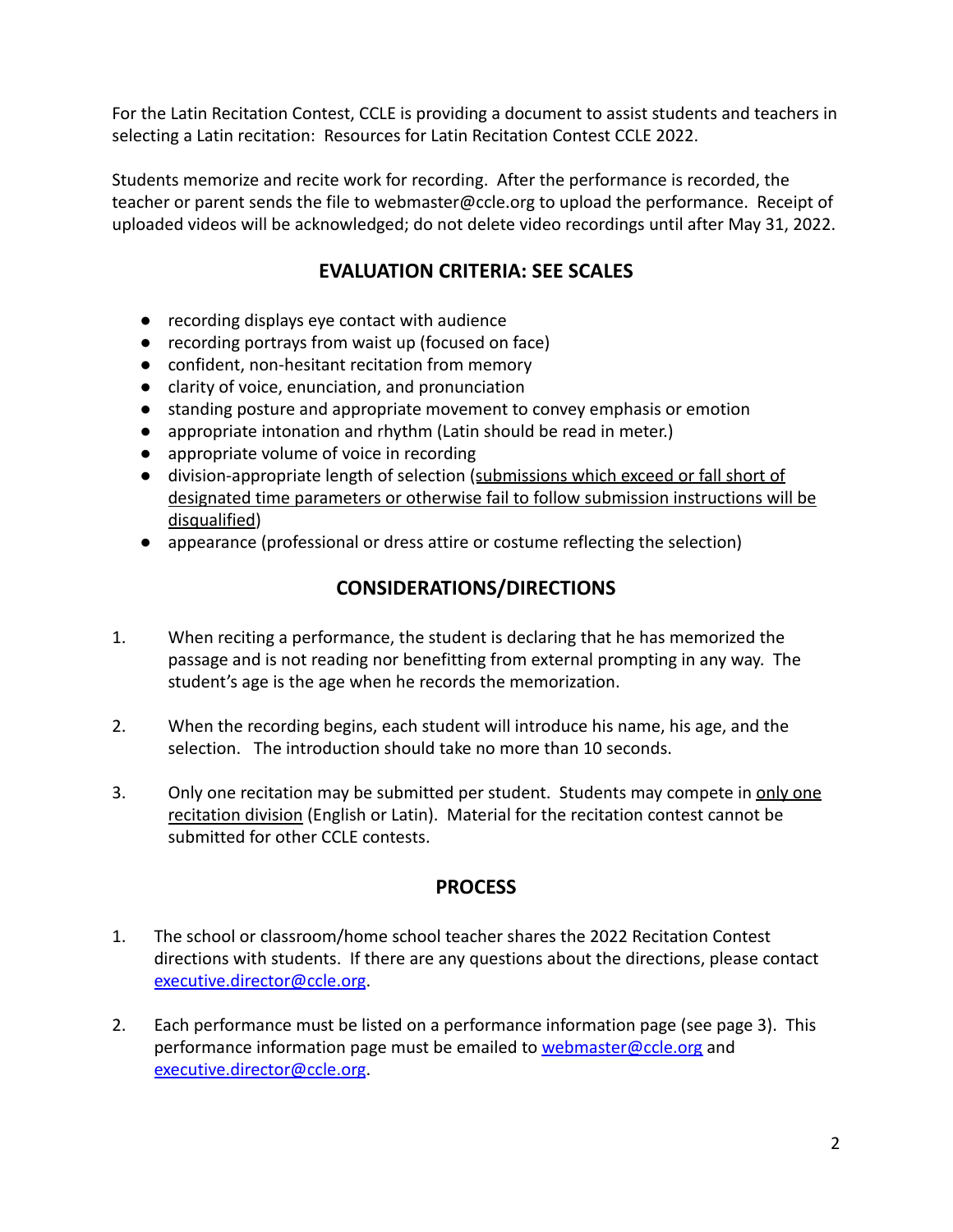- 3. The school or the classroom/home school teacher records and uploads the video(s). Please note the directions for uploading and submitting the recorded video. You will need (or may need to create) a gmail account to have access to Google Drive.
	- a. Record your student's performance.
	- b. Name the file of the student performance in this order: Contest, language, division, age, last name, first name, school name Recitation, English, early grammar, 7, Melanchthon, Phillip, St Matthew Lutheran Recitation, Latin, 9, Caesar, Julius, Coliseum Academy
	- c. Create a new folder in Google Drive.
	- d. Drag performance file into Google folder.
	- e. Right-click your folder in Google Drive and select "Get sharable link." This is an example:
		- <https://drive.google.com/open?id=1dSFcUIS8SNmr6l4UPw0n8IFe4RzBD6xo>
	- f. Please share the link with [webmaster@ccle.org](mailto:webmaster@ccle.org) and [executive.director@ccle.org](mailto:executive.director@ccle.org)
- 4. The Performance Information Page AND recitation recording(s) must be uploaded electronically by midnight of the contest deadline, March 15, 2022. Receipt of uploaded videos will be acknowledged; please do not delete videos from storage until after May 31, 2022.
- 5. CCLE Recitation Judge 1 (RJ1) views and scores the performances (keeps a list of the scores), CCLE Recitation Judge 2 (RJ2) and CCLE Recitation Judge 3 (RJ3) also view and submit scores to RJ1.
- 6. The Recitation Judges will evaluate all submissions using the CCLE Recitation Scoring Scale.
- 7. All winning performances may be viewed in CCLE meetings with performer attribution.

#### **PRIZES**

1. When all three RJ have completed the scoring, the winners will be identified. If there is a tie, the RJ will have an electronic discussion to determine winners. Winners will be announced by May 1, 2022.

PRE-SCHOOL, EARLY GRAMMAR, & GRAMMAR DIVISIONS:

| GRAND PRIZE: \$100 gift card for the student |                                           |  | Teacher: \$50 gift card |
|----------------------------------------------|-------------------------------------------|--|-------------------------|
|                                              | RUNNER-UP: \$50 gift card for the student |  | Teacher: \$50 gift card |
| <b>DIALECTIC &amp; RHETORIC DIVISIONS:</b>   |                                           |  |                         |
| GRAND PRIZE: \$200 gift card for the student |                                           |  | Teacher: \$50 gift card |
|                                              |                                           |  |                         |